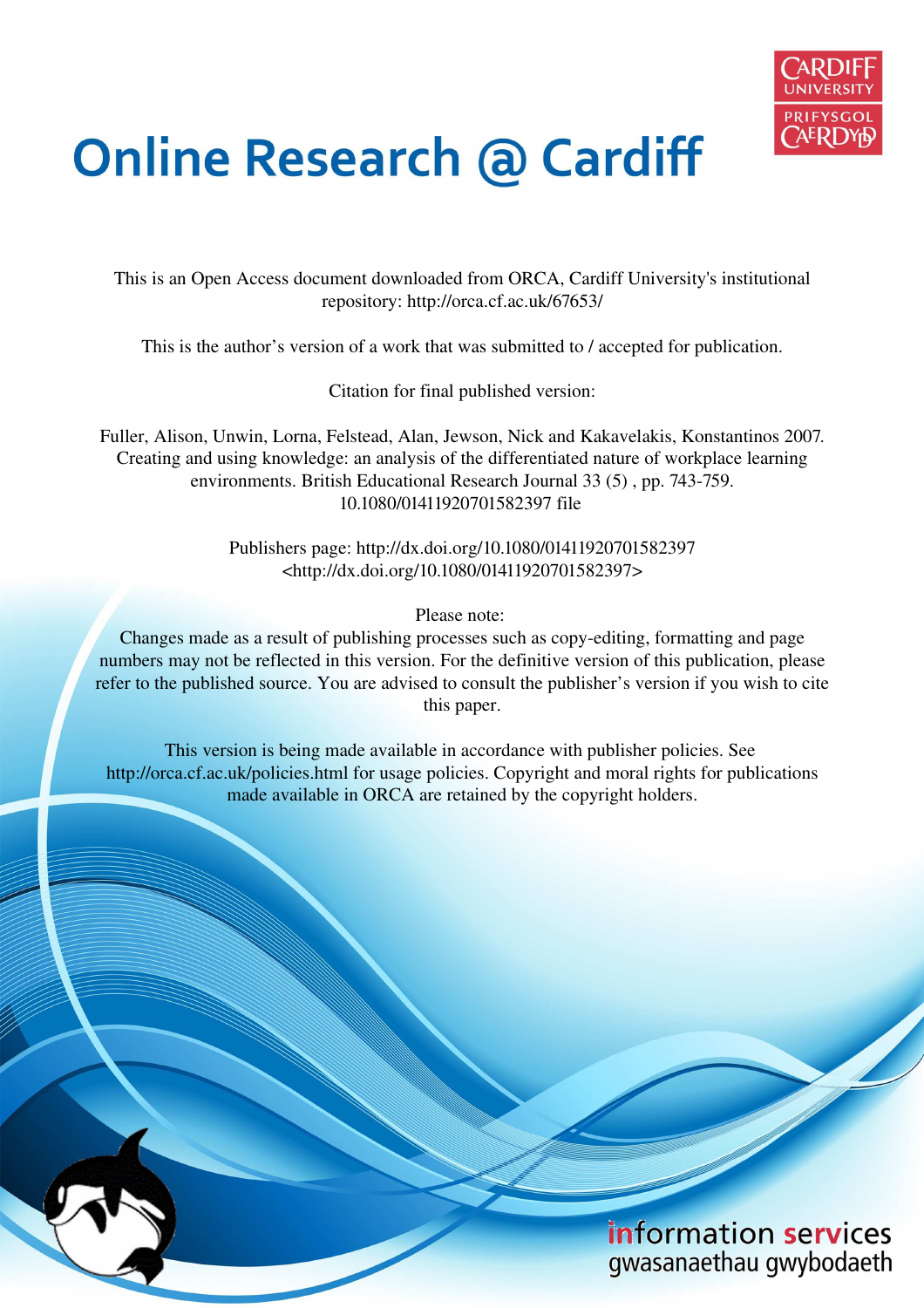## **Creating and using knowledge: an analysis of the differentiated nature of workplace learning environments**

Alison Fuller, Lorna Unwin, Alan Felstead, Nick Jewson and Konstantinos Kakavelakis

## **ABSTRACT**

This paper argues that contemporary workplaces give rise to many different forms of knowledge creation and use, and, as a consequence to different forms of learning and pedagogical approaches. Some of these are utilised to the benefit of the organisation and employees (though not, necessarily, in a reciprocal manner), but others are buried within everyday workplace activity. The discussion builds on earlier work where it was argued that organisations differ in the way they create and manage themselves as learning environments, with some conceptualised as 'expansive' in the sense that their employees experience diverse forms of participation and, hence, are more likely to foster learning at work. By studying the way in which work is organised (including the organisation of physical and virtual spaces), this research is suggesting that it is possible to expose some of this learning activity as well as to identify examples where new (or refined) knowledge has been created. In this regard, it is argued that it is important to break down conceptual hierarchies that presuppose that learning is restricted to certain types of employee and/or parts of an organisation and to re-examine knowledge as applied to the workplace. The conclusion focuses on how such an approach, and in particular the use of a productive system analysis, is strengthening the concept of expansive and restrictive learning environments.

## **Introduction**

This article argues that the productive systems of contemporary workplaces give rise to many different forms of knowledge creation and use, and, as a consequence, to different forms of learning and pedagogical approaches. Some of these approaches are utilised to the benefit of the organisation and employees (though not, necessarily, in a reciprocal manner), but others are buried within everyday workplace activity (see Billett, 2001). Our analysis draws on evidence from research in public and private sector organisations in the UK and uses data from three case-study sectors (food processing, retail, and software engineering) to illustrate its arguments.<sup>1</sup> It also draws on previous research in the steel and metals sector, from which Fuller and Unwin (2003, 2004) argued that organisations differ in the ways they create and manage themselves as learning environments. In that study, Fuller and Unwin used a range of data collection methods (including interviews, observations and weekly learning logs) to investigate learning and workforce development in diverse organisational contexts. The evidence underpinned the development of a conceptual framework which identified a range of pedagogical and organisational factors, each locatable on what was termed the expansive– restrictive continuum. The research concluded that expansive rather than restrictive environments fostered learning at work and the integration of personal and organisational development. It was noted too that individuals differed in the extent to which they engaged in learning. Their responses to opportunities were shaped, at least to some degree, by their personal backgrounds, prior educational experiences, and aspirations, which were referred to as their 'learning territory' (Fuller & Unwin, 2004; see also Evans et al., 2006. It was also recognised that organisations might adopt more restrictive approaches to workforce

 1 The project, *Learning as Work: teaching and learning processes in the contemporary work organisation* (RES 139250110), is funded under the ESRC's Teaching and Learning Research Programme. For more details, go to: http://learningaswork.cf.ac.uk.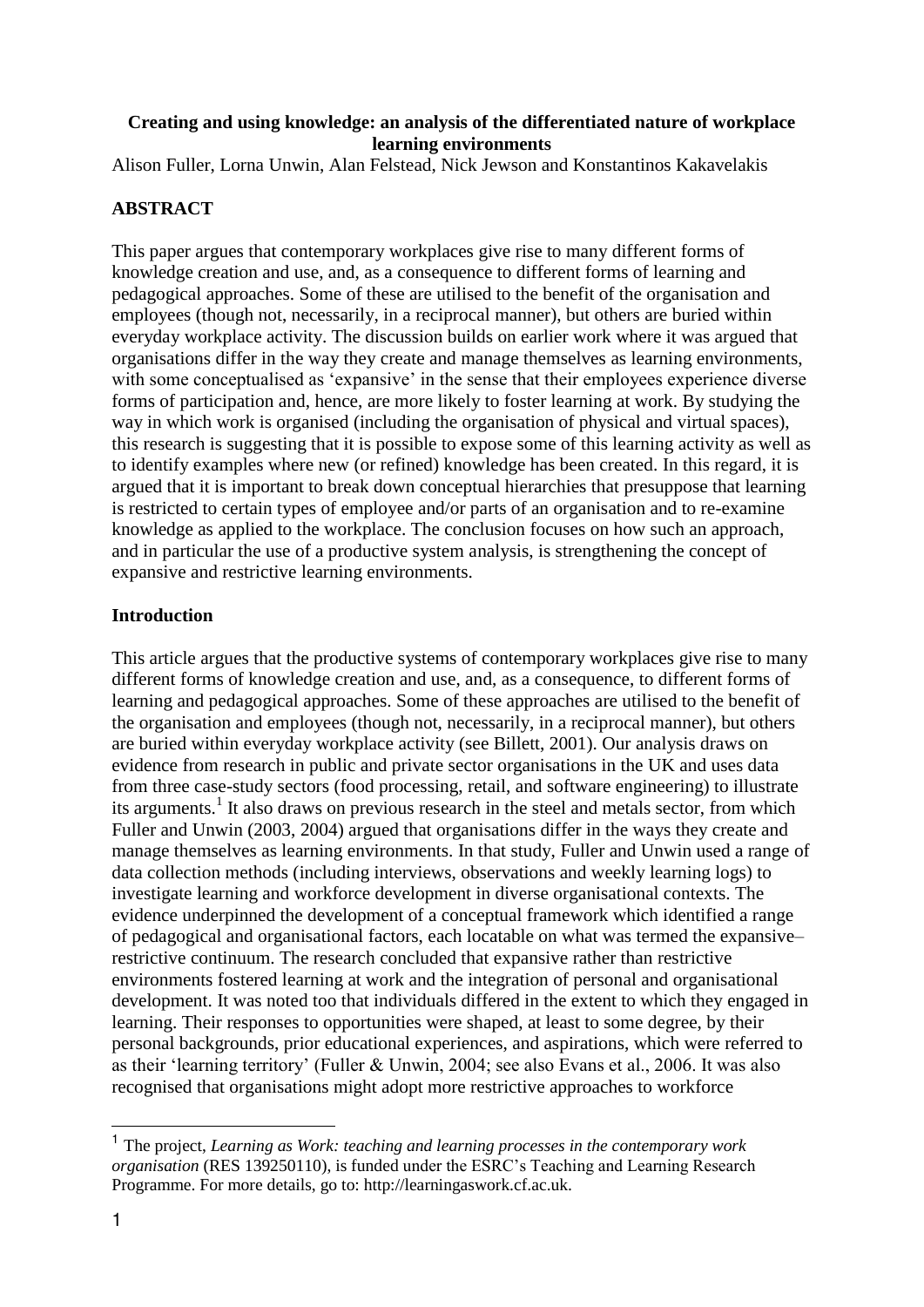development as a deliberate strategy for supporting models of work organisation which were based on limiting the learning of at least some groups of employees. Figure 1 represents Fuller and Unwin's initial (rather than an exhaustive) attempt to suggest the range of factors (pedagogical, organisational and cultural) that contribute to approaches to workforce development and the creation of learning environments, and to put them into a single conceptual framework.

In the current project, we are attempting to probe more deeply into the framework's characteristics in order to connect the role of learning with the ways in which work is organised together with the ways in which performance is conceived and measured. Our research indicates the need for a sharp focus on the dynamic context in which workplace learning takes place, including wider regulatory, sectoral and organisational characteristics (see Unwin et al., 2007). It is also showing that where people are positioned in the political economy of the workplace affects not only the types of learning in which they engage and the types of knowledge they can acquire, but the extent to, and manner in which, their learning and knowledge are recognised. As a result, we are trying to understand the nature of the productive systems (Wilkinson, 2002) operating within organisations to understand the underlying phenomena that drive (or impede) learning and the creation, refinement and management of knowledge (Felstead et al., 2006). As such, we are using the image of the Russian doll to capture the multilayered nature of contemporary organisations and sectors (see Unwin et al., 2007). The article is structured in two main sections. The first outlines ways of conceptualising knowledge and their relevance to exploring who learns what at work. The second uses the case-study examples to (re-)examine the concept and role of knowledge(s) and knowing, as applied to contrasting workplaces and workforces. We conclude by arguing that developing empirically and contextually grounded understandings of 'knowing' in the workplace can contribute to theoretical debates about types of knowledge as well as providing a basis for critiquing assumptions about knowledge and skills of employees at different levels, with diverse job roles and from various sectors.

| <b>EXPANSIVE</b>                          | <b>RESTRICTIVE</b>                          |
|-------------------------------------------|---------------------------------------------|
| Participation in multiple communities of  | Restricted participation in multiple        |
| practice inside and outside the workplace | communities of practice                     |
| Primary community of practice has         | Primary community of practice has little    |
| shared 'participative memory': cultural   | or no 'participative memory': no or little  |
| inheritance of workforce development      | tradition of apprenticeship                 |
| Breadth: access to learning fostered by   | Narrow: access to learning restricted in    |
| cross-company experiences                 | terms of tasks/knowledge/location           |
| Access to range of qualifications         | Little or no access to qualifications       |
| including knowledge-based VQ              |                                             |
| Planned time off-the-job including for    | Virtually all-on-job: limited opportunities |
| knowledge-based courses, and for          | for reflection                              |
| reflection                                |                                             |
| Gradual transition to full, rounded       | Fast – transition as quick as possible      |
| participation                             |                                             |
| Vision of workplace learning: progression | Vision of workplace learning: static for    |
| for career                                | iob                                         |
| Organisational recognition of, and        | Lack of organisational recognition of, and  |
| support for employees as learners         | support for employees as learners           |

Figure 1. Expansive - Restrictive Continuum (Workforce Development)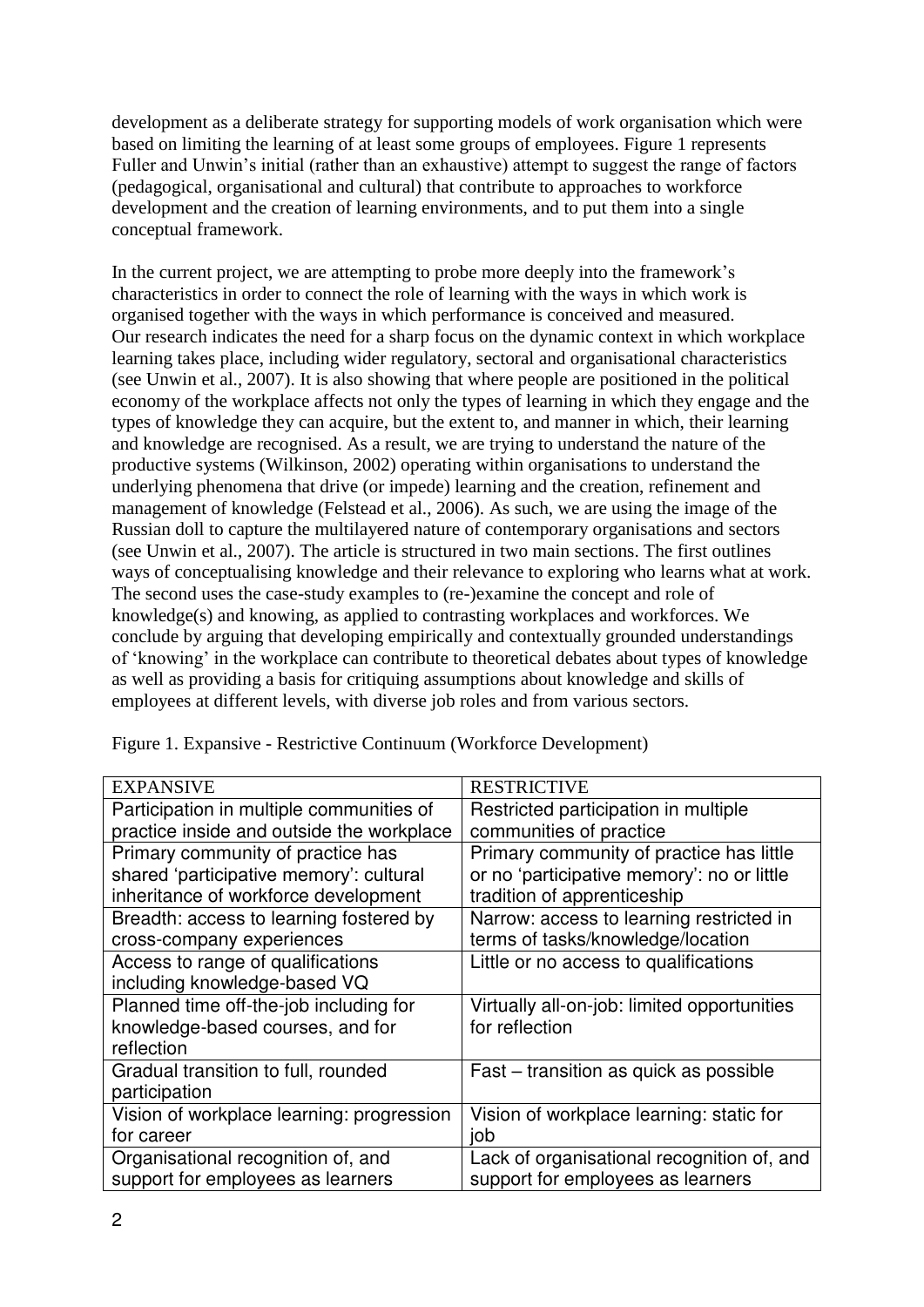| Workforce development is used as a<br>vehicle for aligning the goals of<br>developing the individual and | Workforce development is used to tailor<br>individual capability to organisational<br>need |
|----------------------------------------------------------------------------------------------------------|--------------------------------------------------------------------------------------------|
| organisational capability                                                                                |                                                                                            |
| Workforce development fosters                                                                            | Workforce development limits                                                               |
| opportunities to extend identity through                                                                 | opportunities to extend identity: little                                                   |
| boundary crossing                                                                                        | boundary crossing experienced                                                              |
| Reification of 'workplace curriculum'                                                                    | Limited reification of 'workplace                                                          |
| highly developed (eg through documents,                                                                  | curriculum' patchy access to reificatory                                                   |
| symbols, language, tools) and accessible                                                                 | aspects of practice                                                                        |
| to apprentices                                                                                           |                                                                                            |
| Widely distributed skills                                                                                | Polarised distribution of skills                                                           |
| <b>Technical skills valued</b>                                                                           | Technical skills taken for granted                                                         |
| Knowledge and skills of whole                                                                            | Knowledge and skills of key                                                                |
| workforce developed and valued                                                                           | workers/groups developed and valued                                                        |
|                                                                                                          |                                                                                            |
| Team work valued                                                                                         | Rigid specialist roles                                                                     |
| Cross-boundary communication                                                                             | Bounded communication                                                                      |
| encouraged                                                                                               |                                                                                            |
| Managers as facilitators of workforce and                                                                | Managers as controllers of workforce and                                                   |
| individual development                                                                                   | individual development                                                                     |
| Chances to learn new skills/jobs                                                                         | Barriers to learning new skills/jobs                                                       |
| Innovation important                                                                                     | Innovation unimportant                                                                     |
| Multi-dimensional view of expertise                                                                      | Uni-dimensional top-down view of                                                           |
|                                                                                                          | expertise                                                                                  |

## **Unlocking the nature of knowledge at work**

Survey evidence has revealed the uneven distribution of learning opportunities across UK workplaces (see Felstead et al., 2005). Research has also questioned the access that employees have to learning opportunities given that (global) economic drivers are underpinning employers' attempts to 'sweat' more productivity from their human resources (see Fenwick, 2000; Lloyd & Payne, 2004). Employees in weak labour market positions are likely to have limited job roles and little access to training and career development, and to work within what Fuller and Unwin (2004) have elsewhere called 'restrictive' workplace learning environments. In contrast, others suggest that the emergence of the 'new economy', high performance and employee involvement practices (see, inter alia, Whitfield, 2000; Ashton & Sung, 2002) can give rise to more 'learning intensive' workplaces (Skule, 2004). The inclusion of diverse sectoral, organisational, and individual participants in our study is enabling us to investigate the empirical reality of competing perspectives. Our recent survey work (Felstead et al., 2005) has enabled us to make connections between informal and formal sources of learning and their perceived helpfulness (in terms of doing the job better) to groups at different occupational levels. The findings confirmed that those at the top had the greatest access to courses and qualifications (Felstead et al., 2000), but also revealed that employees at all levels perceived that learning through 'everyday' productive activity at work is the most helpful for doing the job. However, those at the higher end of the occupational hierarchy were more likely to perceive their participation in formal sources of learning as useful. This implies that there is a relationship between the context and characteristics of work settings, the opportunities to learn to which they give rise, and the types of knowledge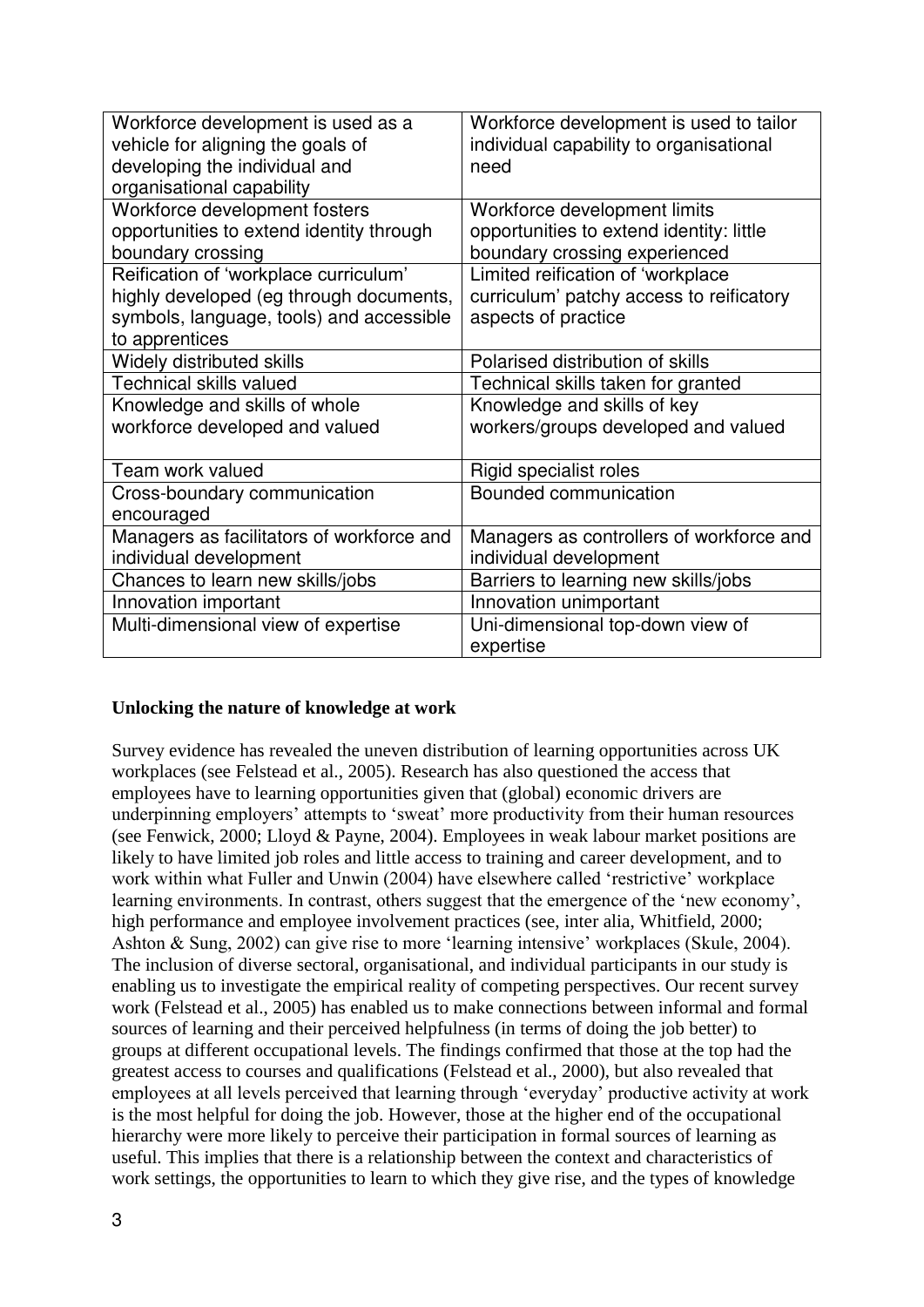resources needed for workers to do their jobs effectively. To examine this further, we are looking closely at what constitutes the nature of knowledge in use and in context.

Conceptions of knowledge tend to relate to whether an individual or social perspective is taken (Eraut, 2004). Sfard (1998) has used the metaphor of 'learning as acquisition', whereby individuals acquire and store context-independent knowledge products in the 'stock room' of their minds (Beckett & Hager, 2002). In contrast, Sfard (1998) used the 'learning as participation' metaphor to capture the social perspective which regards knowledge (and knowing) as being embedded in and created through participation in the social relations which constitute practice (Lave & Wenger, 1991). The idea that knowledge is constructed is consistent with an emphasis on 'knowing' as an active concept (Blackler, 1995). The 'sociality of knowledge' (Muller, 2000) originates in the idea that (all) knowledge is social, because it is constructed through the social relations operating in particular socio-economic and cultural contexts. 'Social constructivism' represents one form of the sociality of knowledge, 'social realism' another (Young, 2004). From the social constructivist perspective, scientific, disciplinary knowledge can be seen to have high currency because it is created by high-status groups; is acquired through participation in high-status settings (such as universities); and because it, or its symbols (certificates), can be exchanged for high-status positions in the socio-economic pecking order. Its strong currency is based on its social construction and not on any putative objectivity or efficacy that makes it intrinsically superior to other forms of knowledge (Young, 2004).

However, as Young (2004) argues, the social constructivist approach does not help differentiate the extent to which some types of knowledge are more situated than others. For those seeking to understand what people learn at work, why and how, this perspective has limitations as it tends to foreclose analysis of the different types and sources of knowledge on which different groups in different settings might be drawing. The social realist approach, however, allows that there are different types and sources of knowledge and that some are more situated than others (Young, 2004). Fuller and Unwin (2003, 2004) showed, for example, how engineering apprentices who had opportunities to participate in a broad range of activities, including the acquisition of theoretical concepts, both on and off the job, were in a stronger position to progress within and between firms than those who only had access to on-the-job learning experiences. Put another way, these young people had been given the chance to participate fully in the various parts of the productive system.

Eraut (2004) identifies two broad types of knowledge: cultural and personal. He links the former to the social perspective and the latter to the individual perspective. Whilst Eraut acknowledges that both perspectives are important, evidence from our case studies is causing us to question his separation of the social and individual. Our research is suggesting that an (ontological) approach which conceives the personal and collective as mutually constitutive is more fruitful and in keeping with our 'Russian doll' metaphor. The importance of Eraut's analysis is that he reminds us to take account of what employees bring to the workplace from their past experience and that aspects of both cultural and personal knowledge can be 'codified' or 'noncodified'. The territory covered by non-codified knowledge is broad and varied and needs to be uncovered and elaborated to illuminate the nature of knowing in the workplace. There is a tendency to bracket non-codified cultural and personal knowledge with the notion of tacit knowledge, that which is taken for granted and hard to articulate. Researching the tacit certainly constitutes a methodological challenge, but the evidence being generated in our project is suggesting that whilst there may be some areas of workers' knowledge which are hard to uncover, respondents are often able to articulate a good deal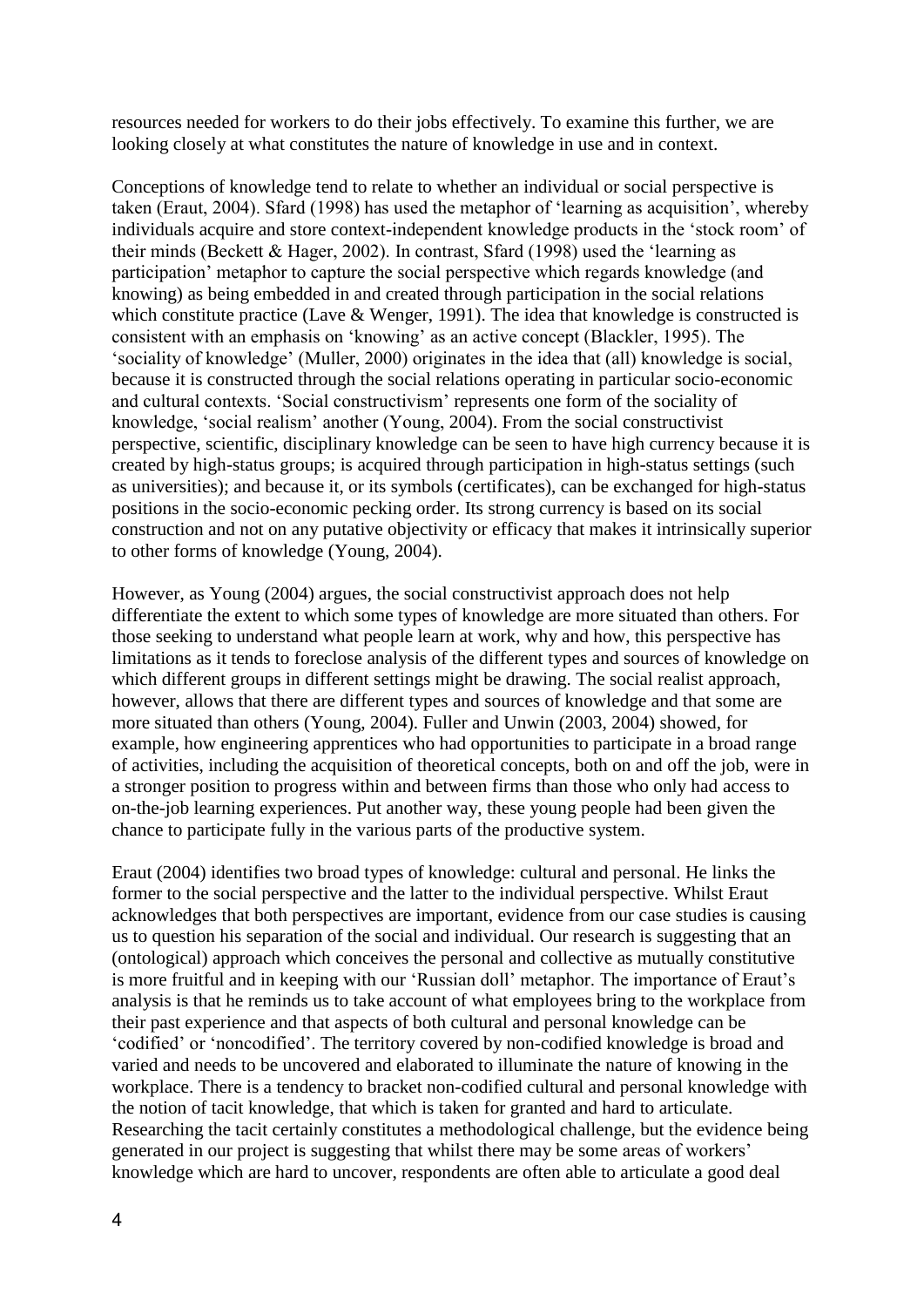about what they and others need to know in order to do their jobs. Boreham et al.'s (2002) concept of work process knowledge, through which employees gain a more holistic understanding of the production process, is relevant here. Workplaces organised along Taylorist lines limit workers' learning to gaining the knowledge they need to perform specific and narrow tasks, whereas more flexible, less hierarchical models of work organisation, associated with the use of information and communication technologies, encourage employee involvement through team working, employee discretion and wider knowledge distribution. Our project is analysing a range of work environments (productive systems) to bring to the surface the nature of their social and technical relations, and to identify who is involved, and in what ways they cope with continuity, disruption and change.

In addition, the tools and artefacts which mediate organisational activity provide an important lens on how knowledge is actively constructed, distributed and created.

#### **Illustrating who learns what at work**

In this section, we draw on transcribed interviews (with employees at all levels) and field notes taken during observation in the workplace in three companies in the food processing, retailing, and software engineering sectors. For each setting, we focus on the different types of knowledge developed and applied by participants.

#### *Company A: food processing*

Company A is part of the pre-packed sandwich-making industry, which is worth approximately £3 billion to the UK economy. It was founded 10 years ago by two friends and currently employees 30 people in the English East Midlands. It now operates as a limited company, with the founders employed as joint managing directors (MDs), and produces around 25,000 sandwiches a week for neighbourhood shops and garage forecourts. Most employees are employed as either sandwich makers/assemblers (17) or van drivers (9). The main challenge for the MDs is how to take the business forward in terms of expansion, capital investment in automated machinery, and bringing in specialist personnel. The data reveal the extent and nature of the cultural and personal knowledge being applied in this workplace context and the essential role this is playing in day-to-day decision making and activities. In the following extract, one MD reflects on the possible advantages of employing an experienced production manager in order to give him more time to develop the business: The time I'm there sticking labels on etc., sort of doing the quality control at the end of the line, I just think to myself 'what else could I be doing with my time in terms of perhaps getting new business, looking at new markets, looking at new product lines' etc., etc., etc.'

The MDs 'know' that their management style is critical to the success of the business. It is characterised by: (a) a highly hands-on approach—they can and often do perform all the workplace tasks; and (b) an approachable and friendly relationship with staff. Below, a van driver refers to the importance of daily interaction and information exchange between van drivers and managers. This takes the form of knowledge sharing, swapping experiences and ideas and, importantly, having their suggestions acted upon:

Every day we come in and talk. Can I have five minutes with you? Yeah, no problem. They've [managers] always got time for you…they will listen to you. One day you go in and there haven't been many salads today … next day … all your trays are full salads.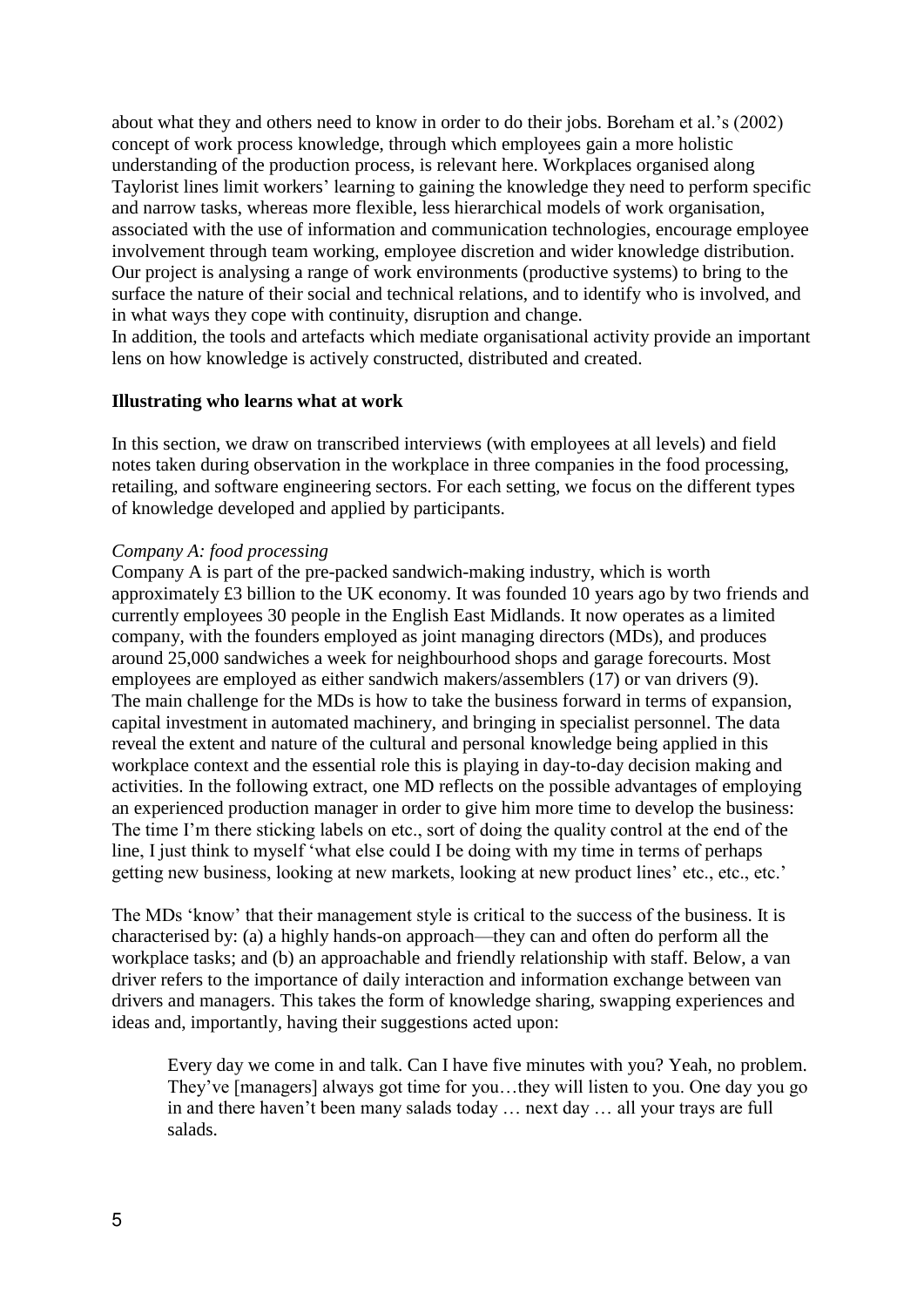The MDs' observations reveal the simultaneous use of cultural knowledge about business (e.g. the relationship between capital and labour, product market and quality) and what Eraut calls, 'everyday knowledge of people and situations' (2004, p. 202). Their evidence highlights the challenge of reconciling strategic issues relating to the long-term development of a small business with day-to-day workload demands.

Evidence from van drivers in Company A provides a telling reminder of the importance of collecting the 'voices' of employees at all levels of the occupational hierarchy and of not making assumptions about the relationship between what workers know and the social and occupational status of particular groups. The occupational label 'van driver' implies a narrow job role. However, the interviews contradict this by revealing the breadth and complexity of what the company's van drivers actually do and the centrality of their involvement in the relations of production. Each driver is responsible for a 'delivery round' comprising deliveries to 50 plus different outlets ('drops'). By going out on drops, we observed them engaging in the following areas of activity:

- working out the most efficient route;
- knowing what types and prices of sandwiches sell to what type of outlet, in what type of location;
- collating (in 'the book') and communicating 'field intelligence' (e.g. on sales,
- customer performance, waste) to managers to enable changes in production;
- knowing how to vary prices on particular products to optimise sales;
- seeking and securing new customers and maintaining good relations;
- applying aesthetic knowledge to present products on outlet shelves to maximise sales;
- calculating and collecting the correct amount of money owed by customers.

The following quotation illustrates the van drivers' centrality to organisational performance, and how the different sorts of knowledge they possess are embedded in the social relations of production:

It's down to us [van drivers] at the end of the day. He's [MD] blind. We're like his eyes. We have to go out there and we come back with information. Can you change this, can you change that and come back to [MD] and he makes them [sandwiches]. That's how it is.

The evidence from Company A indicates the situated and contextualised nature of the knowledge created and distributed across the social relations which constitute this organisation. This is not to say that less context-dependent knowledge is absent from the workplace. Issues relating to environmental health are critical to a food processing and handling business. If the company were subject to a complaint about the safety of its products, it would have to be able to demonstrate 'due diligence' in relation to such matters. Therefore, products are sent to a laboratory for testing to establish their 'safe' shelf life, and the appropriate use by date. Some employees have developed significant codified (scientific) knowledge in this area.

The key findings from this case study relate to the significant level of discretion associated with the van driver role and the involvement of the MDs in production. This permits intensive development of what is manifested as tacit knowledge, but which may actually consist of a variety of knowledge types. It is not clear to us that Eraut's distinction between 'personal' and 'cultural' is sufficient to capture the type of collective, co-constructed knowledge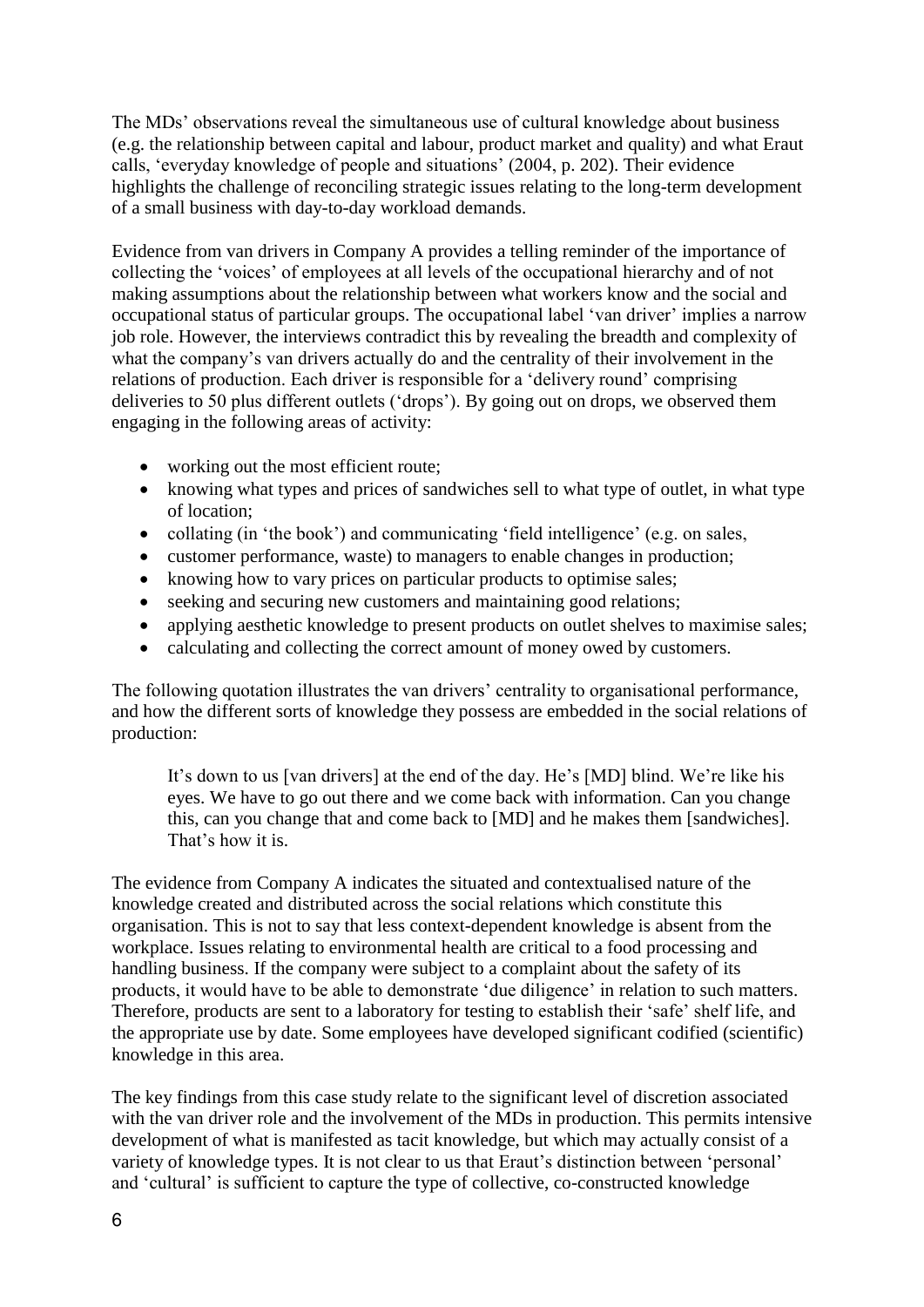creation and ability to make 'hot decisions' (Beckett & Hager, 2002) embedded in the performance of both managers and van drivers. In particular, the context of activity means that collective knowledge(s) are being employed and created through dynamic interaction between colleagues and customers. Customers as well as differently positioned workers are part of the network of social relations that characterise this productive system. The van drivers have an interdependent peer relationship with their managers that enables new knowledge to be co-constructed. This relationship, however, is invisible in structural terms in that the business's organisational chart depicts a typical status hierarchy in which the van drivers are subordinate. The example here contrasts with Eraut et al.'s (2004) case studies of professional sectors where organisations are more likely to be based on knowledge hierarchies. In such settings, managers can be presumed to be capable of providing support and mentoring (and teaching) to those at the preliminary stages in their professional careers and where there is shared recognition that the novice–expert dimension is an integral aspect of the employee–manager relationship. Whilst the Eraut model is helpful for describing and explaining professional situations, the extent of its generalisability to other groups and settings is questionable.

The concept of work process knowledge is of some help in understanding the food processing case, but our case study is different to Boreham et al.'s (2002) examples of organisations that have introduced new flexible forms of working (often facilitated by information and communications technology [ICT]). The approach to work organisation adopted by company A is characteristic of the sectoral context and the size of the firm rather than any historical break with past ways of working. It represents a category of company that encourages high levels of employee involvement due to the everyday struggle to improve and survive.

#### *Company B: retail—supermarket*

Company B runs a nationwide chain of supermarkets, employing over 50,000 staff and with a turnover of more than £4 billion. For the purposes of our research, we have conducted interviews with personnel at all levels in two similarly sized stores, as well as with the area manager who has overall responsibility for several outlets. Each store has a manager, several department managers and supervisors, and 'shop floor operatives'. New technology, such as electronic point of sale systems, has facilitated the centralisation of the buying, stock control and marketing/presentation functions.This has limited the extent to which individual stores can plan their own stockprofiles and the way in which their stock is presented to customers. Stock Store Management (SSM) is implemented via a device called a 'symbol gun', which is used to check that the physical stock available on the shelves accords with what 'the computer' states the store should have; to collate data on availability; and to write off stock. In terms of 'actor network theory' (Law, 1994; Mutch, 2002), which conceives networks as consisting of human and non-human elements, the symbol gun can be seen as an important 'member' of the social relations of production in this firm. One store manager observed:

...these little guns obviously are controlling … obviously we're putting all the information in to that which takes it to the computers, so I mean without these in this store, we wouldn't know what our stock levels were and we'd be in a bit of a mess, we do rely on those.

Generally, departments with fresh produce have more discretion over stock ordering than those such as grocery, which have a relatively long shelf life. Dairy and meat are seen as particularly critical sections for store performance because they combine relatively high turnover with the risk of high wastage if the ordering levels are inaccurate. It is the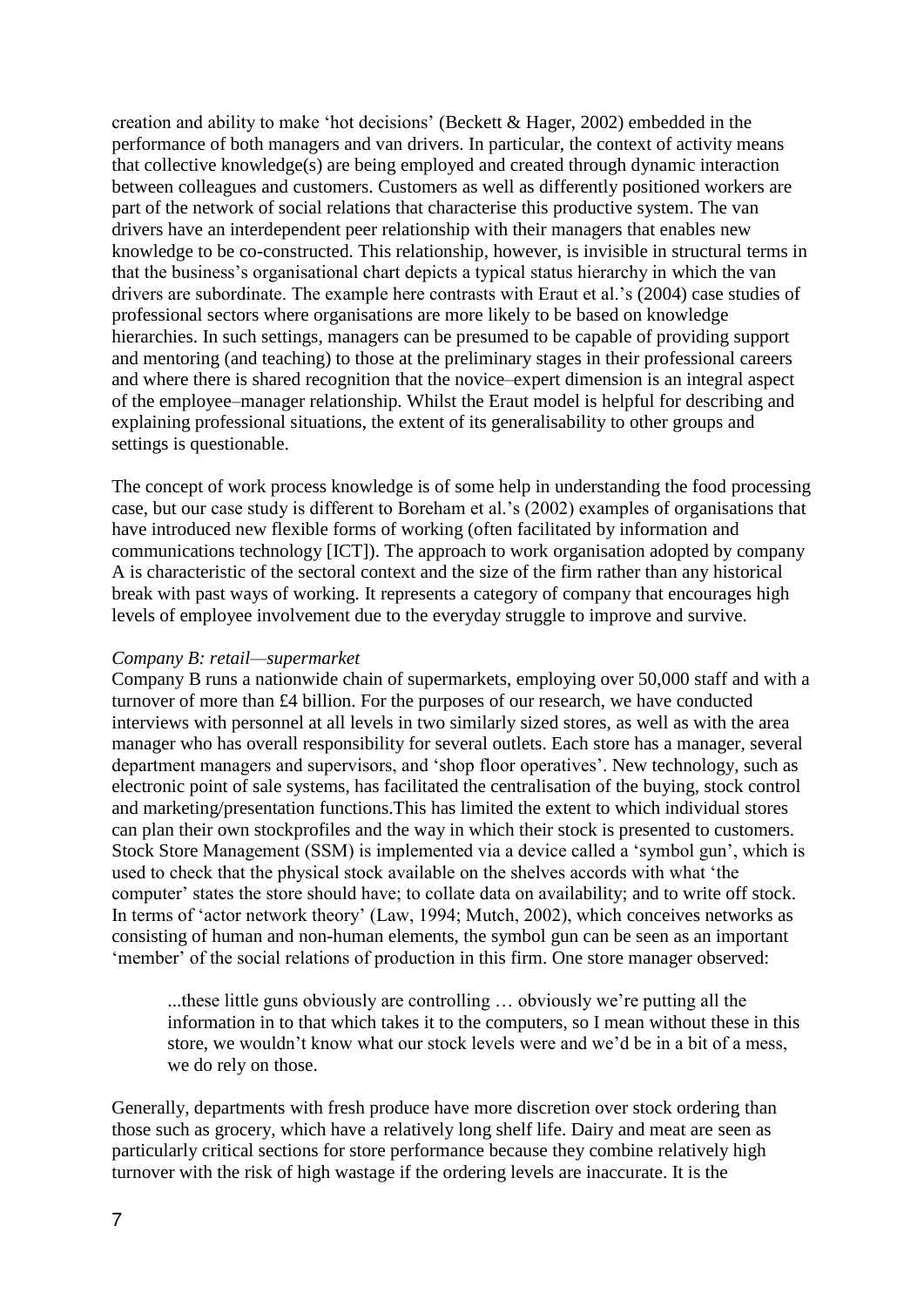departmental manager's responsibility to maintain the integrity of stock levels (i.e. to ensure that the physical and computer stock levels match). Knowledge of local conditions and patterns of demand can have a significant impact on departmental and store performance, and this leads to a tension over how much discretion to give departmental managers to alter their centrally determined stock levels. Offering more discretion can lead to positive pay-offs, when the manager's reading of local demand proves accurate, or be negative when the store is left with high levels of spoiled produce. We concentrate here, therefore, on what departmental managers need to know, focusing in particular on an account provided by one dairy and meat manager.

The first quotation confirms that the degree of discretion accorded to department managers differs according to the fragility of the produce and how they use their cultural and personal knowledge to alter what the system suggests should be ordered:

...what you had is grocery where they can't amend very much, but on dairy [I] mean fresh [food], you can amend everything, so you change it as much as you want. And the system, I don't know why, but it tends to order say too much and you just know from knowledge yourself, you sort of look at it, you get a sort of record in your own head. (Dairy and meat department manager)

The manager also explained that the computerised ordering system has the capacity to learn: 'say we've got one product, say it's ordering five cases, I think that's not going to sell, I'll take one, the system sort of resets itself every time you do that'. There is, therefore, interdependency between the computer and employee, with both influencing each other's behaviour. The performance of the department is assessed on three indicators: sales, availability and waste. Optimum success is achieved when the most profitable balance between the three is reached, as the dairy and meat manager explained:

It's hard to get [to hit targets on all three indicators at the same time], you can normally get one without the other, get brilliant waste, cos you've cut back a lot and you haven't got the sales there. To get sales you need to spend more money, which goes … more waste, but if you want to meet your waste, you've got to try and get a happy medium, which is very difficult. Availability comes with getting sales and waste.

This respondent spoke about the importance of experience in enabling people to achieve their targets and also about the need to 'be in rhythm' with patterns of demand. He said, 'when you come back off two weeks holiday say … what you think is right is no longer right to what it was when you left'. Department managers are also responsible for employees in their 'teams'. The dairy and meat manager explained what he needs to know in order to manage people effectively:

...being able to be a friend but yet be a boss, step away when you need to and yeah just like casual and friendly. You need to be able to separate them too if you need to, if you're too nice all the time you'll get nowhere, always be fair.

His approach to people management has been strongly influenced by the style promoted by the store manager, who is an avid reader of populist management texts such as Blanchard and Johnson's (1981) One Minute Manager. Such books focus on the idea that 'your people are your most important asset' and on ways of motivating and empowering them. The store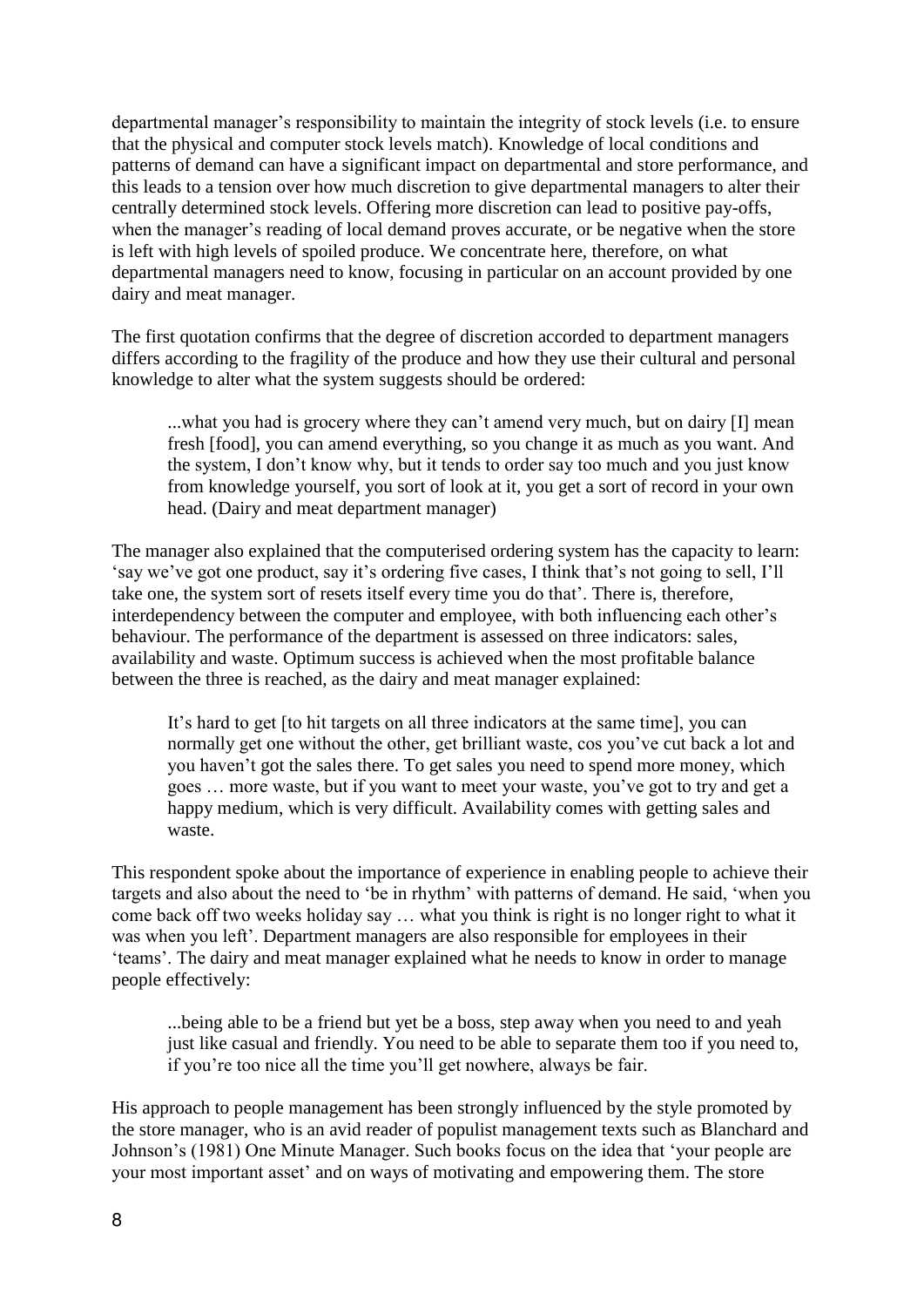manager makes this literature available to his management team as required reading. This provides an example of codified cultural knowledge that goes beyond the expected organisational documentation available in a supermarket.

Whilst the technology in both case study stores is the same, the way in which it is used and perceived is influenced by the organisational culture generated by contrasting management styles. When asked how he would characterise the store manager's role, the manager of one store talked a lot about the importance of employee development, including his capacity to alter and 'teach' the system. In contrast, the other store manager perceived the introduction of new ICT as decreasing individual discretion and autonomy. She observed that 'most of the job really is policing as it were and checking that things are being done. I mean the system checks I carry out, tells me whether they're doing their job right'. The computerised stock system clearly has an important effect on employees' roles, and can both limit and change what they need to know. The introduction of the tools and devices of the SSM system is reconfiguring the network of relations embedded in this productive system. This case study provides an example of an organisation which is trying to improve its performance by introducing new ways of working based on new technology.

The company's head office has not sought to impose a preferred management style or organisational culture. Attention is focused on performance outcomes rather than attempts to micro-manage how stores operate and employees are utilised. The relationship between the corporate centre and the stores is mediated through the computerised SSM system, but it is apparent that senior managers are not always best placed to know how the system might be used most appropriately. This leaves open the possibility that the system can become allpowerful or it can be manipulated and subverted. The challenge here would appear to be to design a productive system which facilitates knowledge sharing. This will involve an analysis of the work process as a whole, that is, across departments at the local level and between these and the 'centre'.

## *Company C—software engineering*

Company C provides a contrast to the other two companies discussed in this paper as it has the characteristics of a 'knowledge intensive' organisation where the vast majority of employees are university graduates. The company, based in the southeast of England, develops cutting-edge software and hardware products and solutions for a wide range of customers including the US and UK military and several multinationals. It employs 350 people, including 50 sales staff in the United States, where 90% of the company's sales are generated. Some 30 people are based in Edinburgh and a small number of people work from home. A profit share scheme, involving all employees (including cleaning and catering staff) and determined through twice yearly reviews of individual performance, plays a key role in cementing employee 'buy-in' to the corporate goals. The largest group of employees consists of software engineers recruited from Oxford and Cambridge and a small number of other top UK universities at the age of 21 or 22. They are nearly all male, reflecting the gender balance across the company where, currently, 69 out of 350 employees are female.

This company comes across as a strong community whose members are 'signed up' to the expectations in terms of performance, but also to the social ethos. A company director referred to the head office as the 'Mother Ship':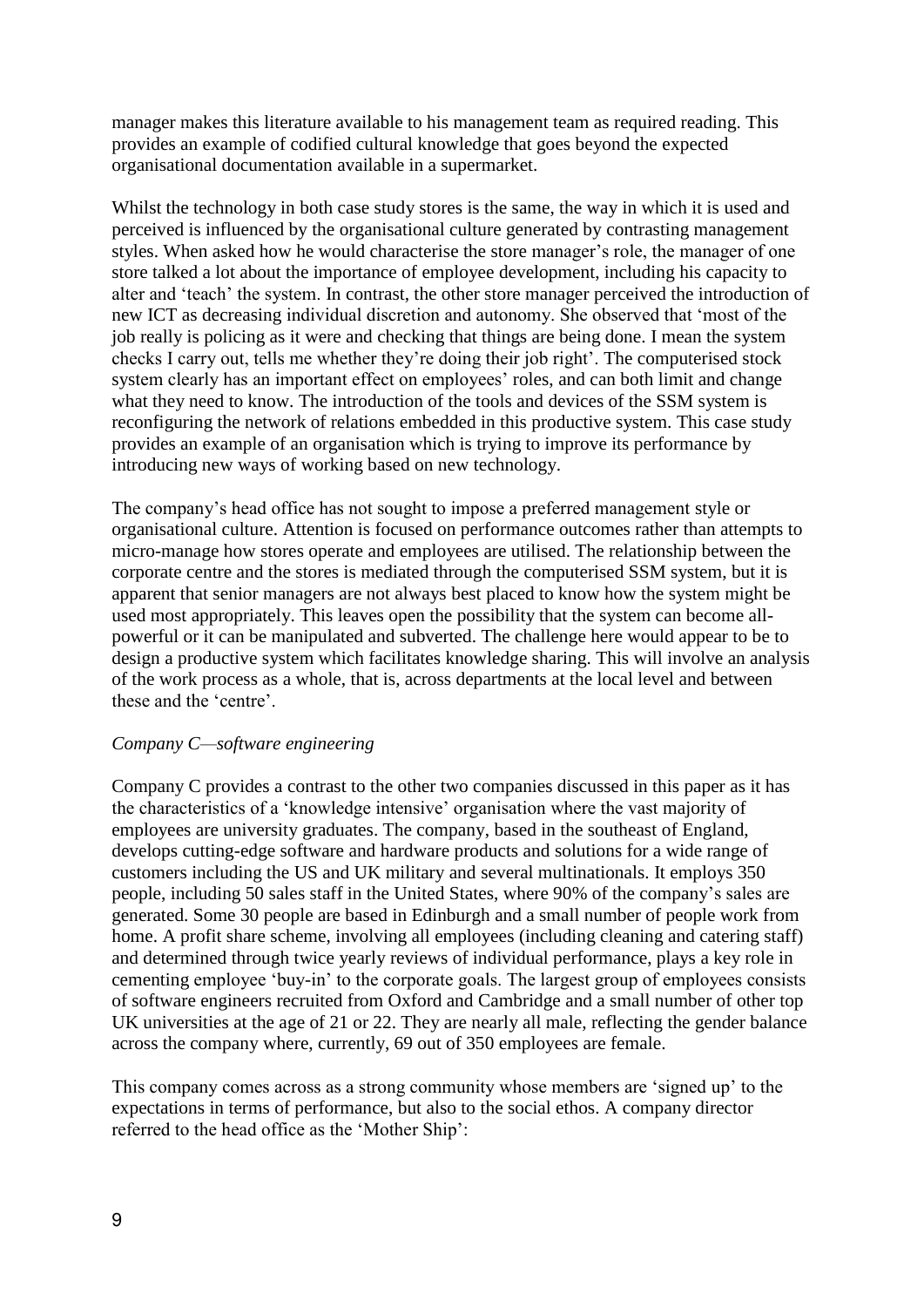All people who move to this company have been in [head office], have been in the mother ship if you like, and have got to know everybody else, have been brought up if you like with all the fundamentals of the mother ship and then they go out to the frontline offices.

Similarly, the chairman emphasises the family atmosphere in which people are cared for and where the social life of the 'family' is seen as key to the company's success. The director of Internet operations added to this by stressing that this is a 'long lasting career driven company' in which people's careers are seen as the driving force. The company's physical environment, and devices such as a 'Morale Fund', which pays for company outings, help to sustain and enhance a strong spirit of collegiality. There is, then, an explicit management focus on developing and shaping the social relations of this productive system. Many of the software engineers told us they had been attracted to the company because it would give them the chance to move from university to become a member of another community of 'bright people'. There seems to be a close alignment between their personal knowledge and the cultural knowledge of their occupation.

The organisation of work, including the management practices, further sustained and enhanced that alignment. This relates to Baldry et al.'s (2005) argument (see also, Marks & Lockyer, 2004) that software workers demonstrate greater commitment to organisational goals in companies that respect their professional identity as software engineers and create working conditions that value worker discretion and autonomy. The engineers rotate around project teams established for up to approximately nine months at a time. Knowledge and expertise are captured within the teams, as in Boreham et al.'s (2002) concept of work process knowledge, and disseminated through everyday interaction in the form of discussions and consultation across the teams. The performance review system acts as the main mechanism for capturing ideas, and for facilitating what Boud et al. (2006) call 'productive reflection'. The review takes the form of a written report (around 10 pages), compiled by the employee and their immediate manager, detailing the employee's strengths and weaknesses over the period in question. The reports are reviewed and graded by the chairman and senior managers in order for the profit share to be allocated. At the heart of the process is a commitment to individual career development and the role of the manager as the key facilitator of learning, as advocated by Eraut et al. (2004). In this company, however, the concept of who is a manager and what form management should take has moved well beyond conventional notions of the management function. The vast majority of employees are expected to have a management role. The concept of 'managing' relates much more to a social relational model than the standard concept of managers as monitors of performance. In terms of the software engineers, once they have acquired the necessary technical competences, they are assigned a newcomer to manage, a process that is closely supervised by a team manager. The engineer has to show they can 'teach' their trainee as well as instil the corporate values, and this is recorded through the review process.

The growth and nurturing of managers reflects the company's privileging of on-the-job training and learning. Employees can, if they wish, participate in off-the-job training, but this is very rare. Knowledge is acquired and distributed throughout the company through the use of teams and the central role played by everyday interaction within and between teams and clients. This again reveals a much more dynamic fusion of the personal and the cultural than is perhaps envisaged by Eraut, and also the importance of identifying the full range of knowledge producers (with clients seen as key actors in the co-construction of knowledge and ideas. Senior managers lead workshops and seminars on specific topics and software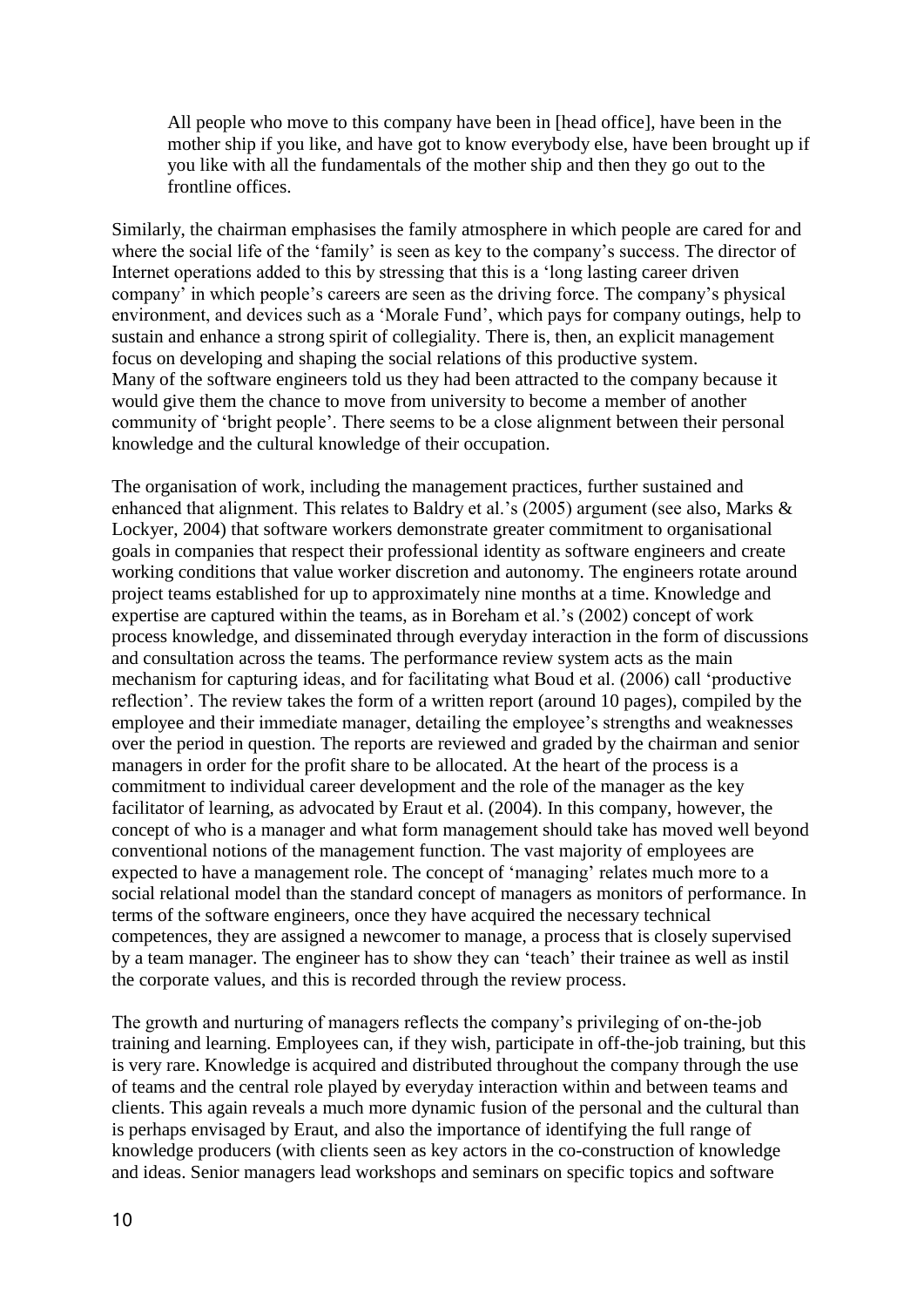engineers are encouraged to organise ad hoc presentations to colleagues when they want to get feedback on new ideas or long-standing problems. Many of the interviewees stressed that there was little need for off-the-job training, as illustrated by this comment:

The kind of people we have, this will sound arrogant and elitist, but they're sort of, a long way above the average you might encounter if you go on a 'how to program course'. The people working on that course generally would be of a lot lower ability than the people here.

A small number of engineers, however, were concerned that the lack of off-the-job training meant that they were not able to acquire further work-related qualifications. Although they had no plans to leave the company and stressed that having worked there would probably impress another employer more than formal qualifications, they were aware that labour market conditions might change (see Marks & Lockyer, 2004). Engineers spend 50 days of their first year learning the core technologies of the business from their mentor and manager. They become deeply immersed in real-work tasks and, hence, are involved in what Polanyi (1962) called 'participation through indwelling'. As ideas are developed and problems solved, engineers place this information in a series of 'public folders' on the company's intranet. This relates to Nonaka et al.'s (2005) concept of 'knowledge conversion' whereby tacit knowledge is 'externalised' and turned into an explicit form, then expanded, and then reinternalised through practice. In the case of Company C, the public folders also reflect Kerosuo and Engestrom's (2003) requirements that such tools are powerful resources when they emerge from being part of an organisation's collective routines, and when they are interconnected with and implemented within workplace activity.

The metaphor of the 'mother ship' used by one of the directors is particularly apt when considering both the strengths and weaknesses of this company. The company's creative and sustained management of its physical, virtual and mental space reflects Nonaka et al.'s (2005) concept of *ba*, one that potentially adapts the concept of communities of practice to reflect contemporary organisational realities. On the one hand, the company has created a very prosperous, stable and stimulating environment for its highly qualified crew. Cook and Brown's (2005) metaphor of the 'generative dance' between knowledge and 'knowing' is relevant here as the company has developed ways of working that produce a constant interaction between the engineers' expertise and the everyday problems they have to work on. This 'dance' occurs in all workplaces, and, hence, in all our case studies, but it varies in nature from the highly formalised and controlling to the haphazard. Some organisations, such as Company B, have centralised their knowledge management systems to the extent that, in some stores, employee knowledge is positively disregarded. In contrast, Company A relies on informal verbal exchanges to capture the knowledge of its van drivers. Company C has arrived at a potential 'tipping point' in terms of its size and its ability to innovate. The issue of size is significant, because the review process makes considerable demands on senior managers, including the chairman. The problem of innovation strikes at the heart of the belief that the generation and reproduction of skills and knowledge within the community of practice is sufficient. One of the directors voiced his concern about the propensity of the engineers, whom he referred to as 'propeller heads', to be too inward looking and not interested in the business side of the company. It appears, then, that to maintain the success of this company, the continual ordering and organising of the social relations of production needs to be extended to include the introduction of new actors and tools, with attendant effects on the development of the existing workforce.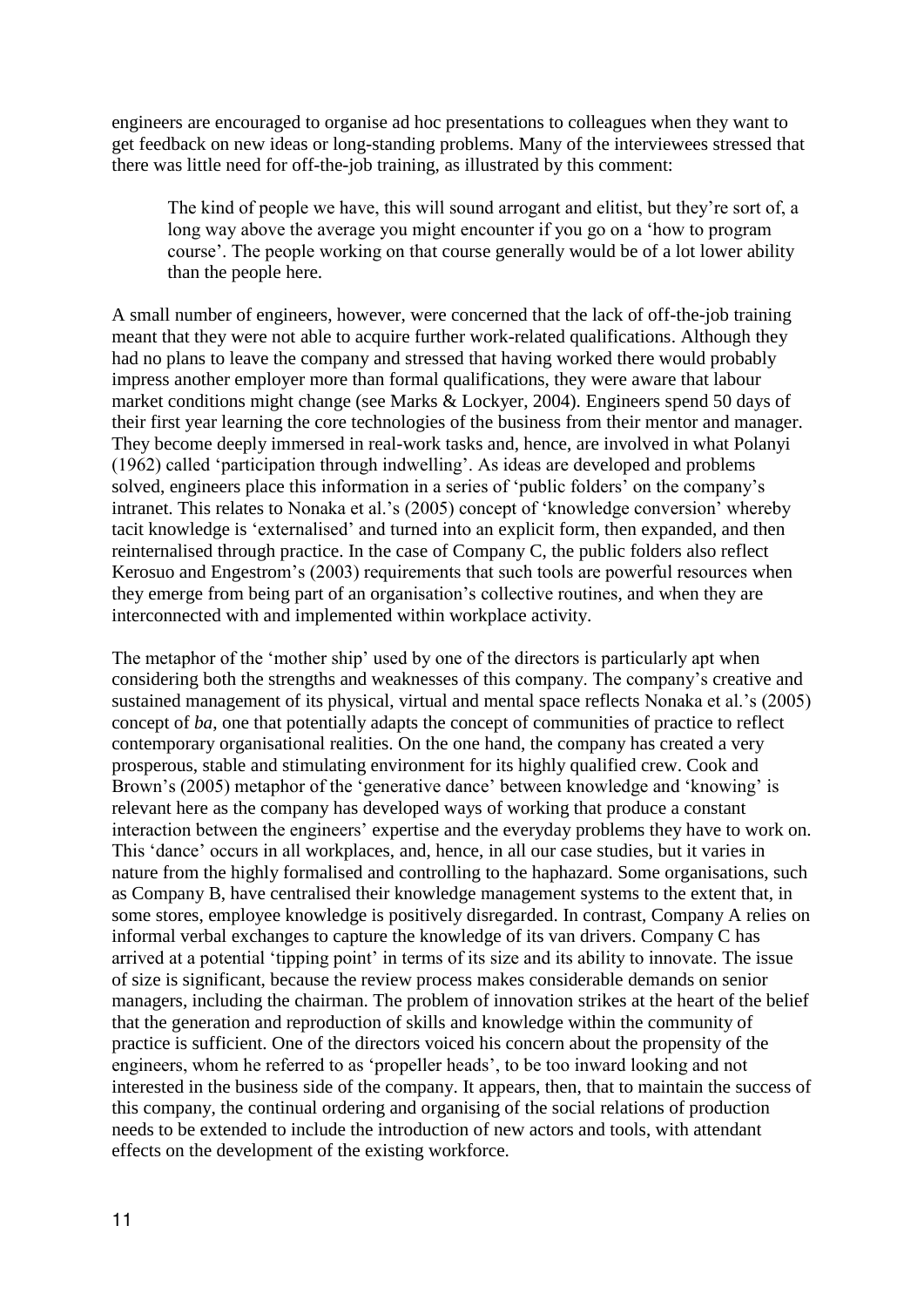## **Conclusion**

We have argued that there is no easy 'read-across' between types of knowledge and their availability and distribution across particular organisational settings, or occupational groups. For example, depending on the occupational or professional context, scientific concepts or theoretical knowledge may or may not be just as crucial a resource in the workplace as in the educational institution. What is learned in what sorts of productive systems, how this is mediated and applied through the social relations of production, is highly relevant not only to gaining a better understanding of workplace learning, knowledge(s) and knowing, but also to their relationship with the organisation and distribution of work and organisational outcomes. We are using this insight in order to strengthen the analytical capacity of the expansive– restrictive framework in two particular ways: firstly, in terms of its ability to conceptualise the significance of, and relationship between, forms of workplace learning and knowing, and forms of learning undertaken in 'specialist educational settings' (Young, 1998); and secondly, in terms of its ability to draw attention to the range and configuration of sources and types of knowledge in use in particular workplaces and by particular (groups of) employees.

We have also suggested that empirically grounded case studies are vital in order to: (a) avoid making easy assumptions about the complexity and value of workplace learning based on employees' structural position in organisations, or the sectors in which they work; (b) expose the range of knowledge sources available (and not available) in the workplace; and (c) understand the relationship between personal and collective knowing, the social and technical relations of production (including job design and work organisation), and organisational outcomes. Our research shows that, as learning environments, workplaces have expansive and restrictive features. Their restrictive elements surface in factors such as the lack of opportunity for off-the job-learning, where employees might be exposed to new concepts and given the time to reflect critically on their practice. Their expansive elements can be detected in types of work organisation which provide opportunities for discretion, exposure to a range of work processes, and a management style which encourages the creation and distribution of knowledge. Expansive and restrictive learning environments need to be viewed in two dimensions, that is, in terms of breadth and depth. This type of focus enables analyses which characterise environments in terms of their particular configurations of narrowness, breadth, depth, and shallowness, as well as the availability and location of different knowledge sources. Insights generated from such an approach could be developed to provide messages for skills policy as well as practitioners supporting employee development.

The case study evidence highlights the 'art' involved in applying knowledge effectively to fulfil occupational roles in diverse productive systems. For the department manager in Company B, there appeared to be an art to knowing how to manipulate the ordering system to continually hit three competing and dynamic performance targets. In Company A, the van drivers' complex job role, which contradicts stereotypical assumptions about what 'lowgrade' employees know and can do, was shown to allow for considerable discretion and autonomy. It played a pivotal part in the network of relations which made up the productive process. Management of a small business, such as Company A, called for 'knowledgeability' in everyday tasks as well as in how to manage for longer-term success. Having 'the art' (the knowing) to achieve this balance appeared critical to the sustainability of the firm. In contrast, Company C showed how organisations can construct powerful learning environments that suit the needs and circumstances of a given period in the life cycle of a business. For this company, the challenge will be to take risks with the current community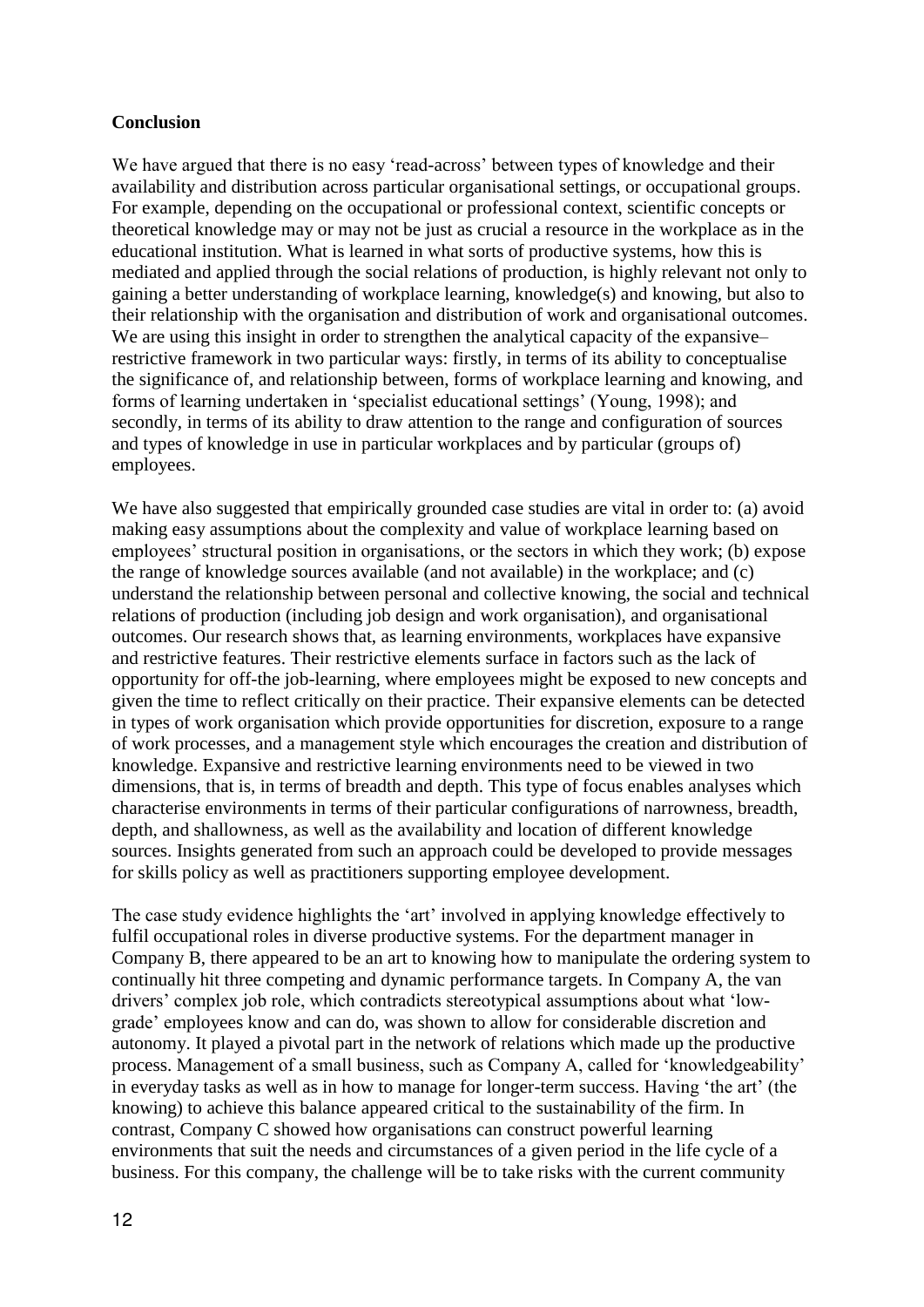structure in order to adapt to changing market conditions, and will require a reassessment of the inward-looking approach to learning and knowing that has been fostered hitherto. The aim of such a process would be the production of a more elastic 'community boundary' (see Fuller et al., 2005), allowing for the sorts of critical perspectives and external ideas associated with Engestrom's (2001) concept of expansive organisational learning.

Finally, the illustrative material provides evidence of the different ways in which knowledge (of all types) is constructed, distributed and put to use within the context of a productive system. This has implications for methodology. We would argue that case study researchers investigating workplace knowledge need to begin with an examination of the productive systems that underpin their research sites. As the research progresses, we are probing deeper into our case study organisations to create more detailed pictures of the learning and knowledge environments they are creating and recreating.

# **References**

Ashton, D. & Sung, J. (2002) *Supporting workplace learning for high performance working*  (Geneva, International Labour Office).

Baldry, C., Scholarios, D. & Hyman, J. (2005) Organisational commitment among software developers, in: R. Barrett (Ed.) *Management, labour process and software development* (London, Routledge).

Beckett, D. & Hager, P. (2002) *Life, work and learning* (London, Routledge).

Billett, S. (2001) *Learning in the workplace* (Crows Nest, NSW, Allen & Unwin).

Blackler, F. (1995) Knowledge, knowledge work and organizations, *Organization Studies*, 16(6), 1021–1046.

Blanchard, K. & Johnson, S. (1981) One minute manager (New York, William Morrow). Boreham, N., Samurc¸ay, R. & Fischer, M. (Eds) (2002) *Work process knowledge* (London, Routledge).

Boud, D., Cressey, P. & Docherty, P. (Eds) (2006) *Productive reflection at work: learning for changing organisations* (London, Routledge).

Cook, S. D. N. & Brown, J. S. (2005) Bridging epistemologies: the generative dance between organisational knowledge and organisational knowing, in: S. Little & T. Ray (Eds) *Managing knowledge* (2nd edn) (London, Sage).

Engestrom, Y. (2001) Expansive learning at work: toward an activity-theoretical reconceptualization, *Journal of Education and Work*, 14(1), 133–156.

Eraut, M. (2004) Transfer of knowledge between education and workplace settings, in: H. Rainbird, A. Fuller & A. Munro (Eds) *Workplace learning in context* (London, Routledge).

Eraut, M., Steadman, S. & Furner, J. et al. (2004) Learning in the professional workplace: relationships between learning factors and contextual factors, paper presented to American Educational Research Association Annual Conference, San Diego, 11–15 April.

Evans, K., Hodkinson, P., Rainbird, H. & Unwin, L. (Eds) (2006) *Improving workplace learning* (London, Routledge).

Felstead, A., Ashton, D. & Green, F. (2000) Are Britain's workplace skills becoming more unequal?, *Cambridge Journal of Economics*, 24(6), 709–727.

Felstead, A., Fuller, A. & Unwin, L. et al. (2005) Surveying the scene: learning metaphors, survey design and the workplace context, Journal of Education and Work, 18(4), 359–383. Felstead, A., Bishop, D. & Fuller, A. et al. (2006) Moving to the music: learning processes, training and productive systems—the case of exercise to music instruction, *Learning as Work Research Paper no. 6* (Cardiff, Cardiff School of Social Sciences, Cardiff University). Fenwick, T. (2000) Questioning the concept of the learning organisation, in: C. Paechter,